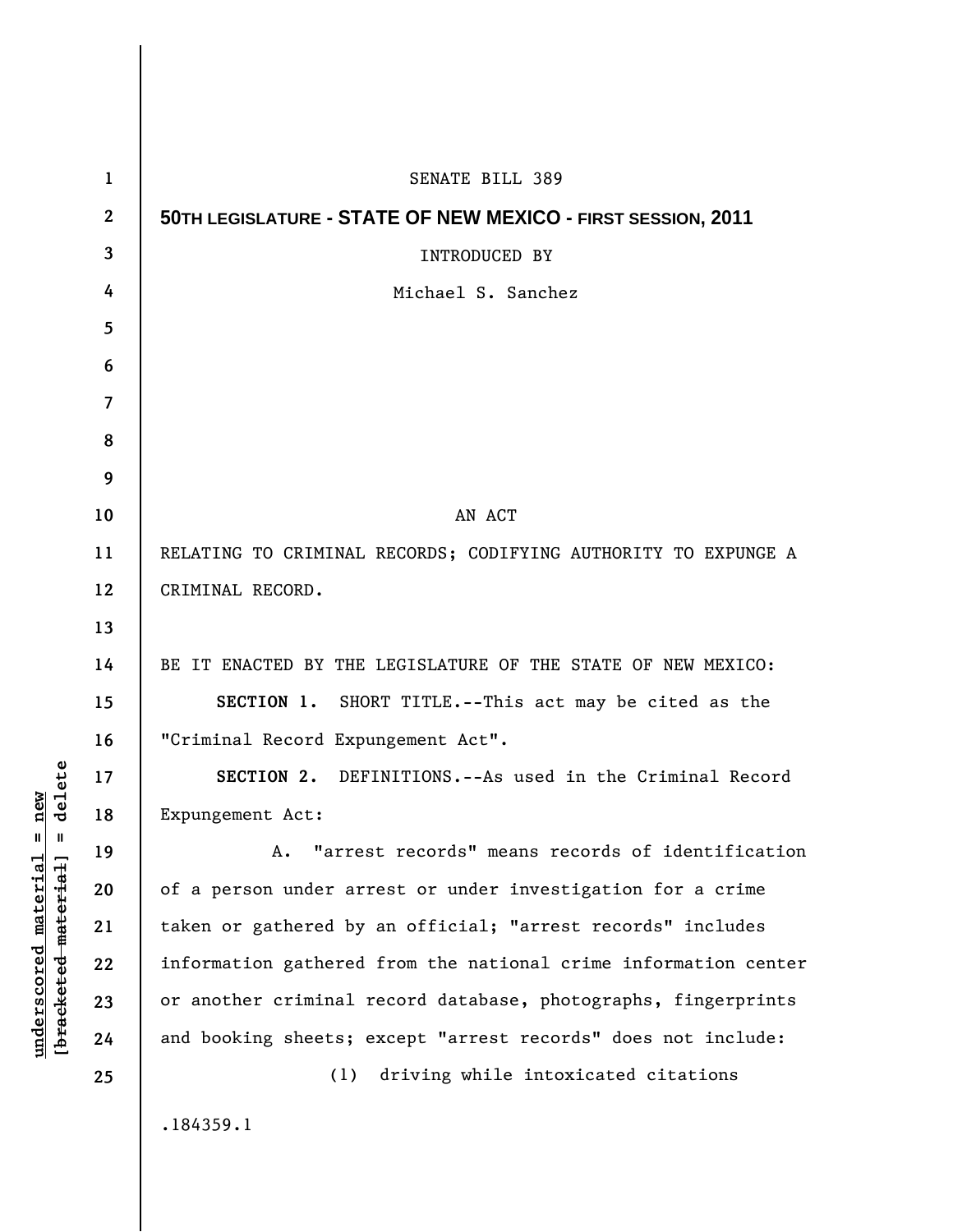**1 2 3 4 5 6 7 8 9 10 11 12 13 14 15 16 17 18 19 20 21 22 23 24 25**  maintained by the taxation and revenue department; (2) computer-aided dispatch information; or (3) log books relating to breath alcohol testing equipment; B. "expunge" means to remove from access to the general public a notation of an arrest, complaint, indictment, information, plea of guilty, conviction, acquittal, dismissal or discharge record, including a record posted on a publicly accessible court, corrections or law enforcement web site; and C. "public records" means documentation relating to a person's arrest, indictment, proceeding, finding or plea of guilty, conviction, acquittal, dismissal or discharge, including information posted on a court or law enforcement web site; but "public records" does not include: (1) arrest record information that: (a) reveals confidential sources, methods, information or individuals accused but not charged with a crime and that is maintained by the state or any of its political subdivisions pertaining to any person charged with the commission of any crime; or (b) is confidential and unlawful to disseminate or reveal, except as provided in the Arrest Record Information Act or other law; (2) the file of a district attorney or attorney general maintained as a confidential record for law .184359.1  $- 2 -$ 

**underscored material = new [bracketed material] = delete**

 $\frac{1}{2}$  of  $\frac{1}{2}$  and  $\frac{1}{2}$  and  $\frac{1}{2}$  and  $\frac{1}{2}$  and  $\frac{1}{2}$  and  $\frac{1}{2}$  and  $\frac{1}{2}$  and  $\frac{1}{2}$  and  $\frac{1}{2}$  and  $\frac{1}{2}$  and  $\frac{1}{2}$  and  $\frac{1}{2}$  and  $\frac{1}{2}$  and  $\frac{1}{2}$  and  $\frac{1}{2}$  an  $underscored material = new$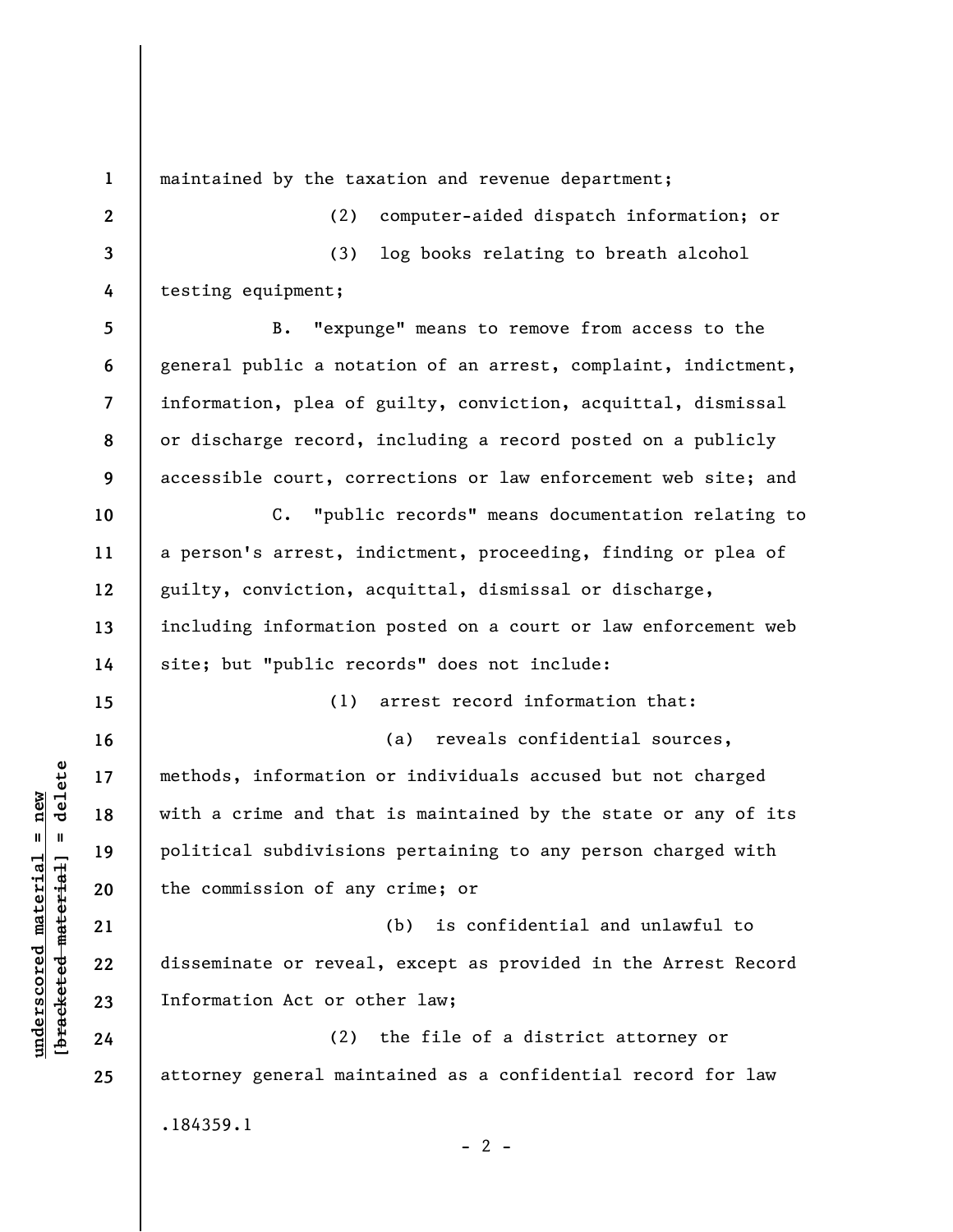enforcement purposes and not open for inspection by members of the public;

(3) a record maintained by the children, youth and families department, the human services department or the public education department when that record is confidential under state or federal law and is required to be maintained by state or federal law for audit or other purposes; or

**8 9**  (4) a record received pursuant to a background check as authorized by law.

**SECTION 3.** EXPUNGEMENT OF RECORDS UPON IDENTITY THEFT OR WRONGFUL ARREST, INDICTMENT OR CHARGE.--

A. A person who is a victim of identity theft or is wrongfully arrested, indicted or charged for any crime may petition the district court for an order to expunge arrest records and public records.

B. After a hearing on the petition and upon a showing that the person is a victim of identity theft or was wrongfully arrested, indicted or charged, the court shall issue an order within thirty days of the hearing requiring that all arrest records and public records be expunged.

C. The court shall cause a copy of the order to be delivered to all relevant law enforcement agencies and courts. The order shall prohibit all relevant law enforcement agencies and courts from releasing copies of such records to any person, except upon order of the court.

 $-3 -$ 

.184359.1

 $\frac{1}{2}$  intereted material = delete **[bracketed material] = delete**  $underscored material = new$ **underscored material = new**

**1** 

**2** 

**3** 

**4** 

**5** 

**6** 

**7** 

**10** 

**11** 

**12** 

**13** 

**14** 

**15** 

**16** 

**17** 

**18** 

**19** 

**20** 

**21** 

**22** 

**23** 

**24** 

**25**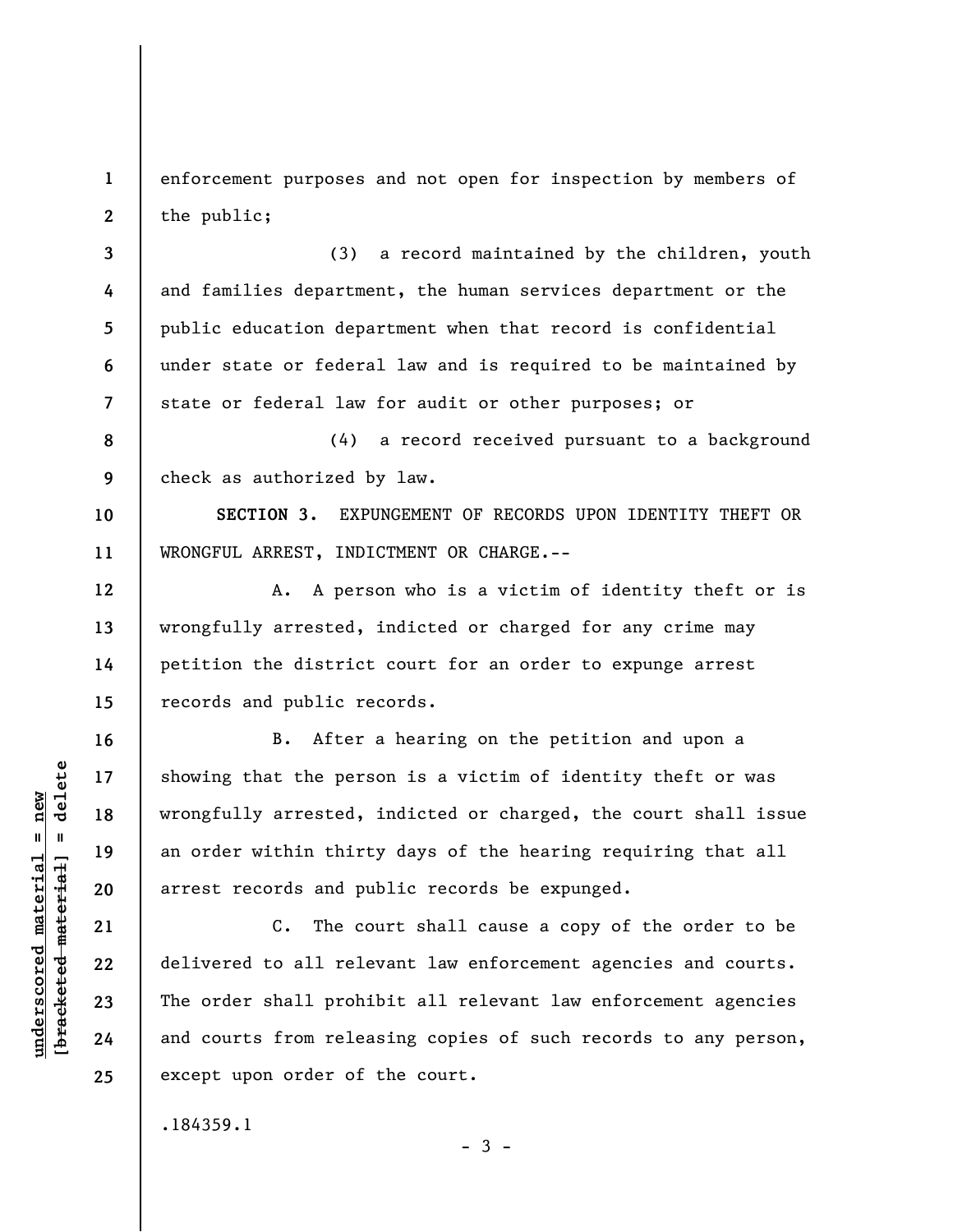**1 2 SECTION 4.** EXPUNGEMENT OF RECORDS UPON RELEASE WITHOUT CONVICTION.--

A. A person released without conviction for a violation of a municipal ordinance, misdemeanor or felony may petition the district court for an order to expunge arrest records and public records. A person is eligible to petition for expungement one year after dismissal.

B. After a hearing on the petition, the court shall issue an order within thirty days of the hearing requiring that all arrest records and public records be expunged if it finds that no other charge or proceeding is pending against the person and if the person was released without a conviction, including:

> (1) an acquittal or finding of not guilty; (2) a nolle prosequi, a no bill or a dismissal

other than a dismissal pursuant to Section 31-20-9 NMSA 1978;

(3) successful completion of a pre-prosecution diversion program; or

(4) the proceedings were otherwise discharged.

C. The court shall cause a copy of the order to be delivered to all relevant law enforcement agencies and courts. The order shall prohibit all relevant law enforcement agencies and courts from releasing copies of such records to any person, except upon order of the court.

**SECTION 5.** EXPUNGEMENT OF RECORDS UPON CONVICTION.-- .184359.1

- 4 -

 $\frac{1}{2}$  intereted material = delete **[bracketed material] = delete**  $underscored material = new$ **underscored material = new**

**3** 

**4** 

**5** 

**6** 

**7** 

**8** 

**9** 

**10** 

**11** 

**12** 

**13** 

**14** 

**15** 

**16** 

**17** 

**18** 

**19** 

**20** 

**21** 

**22** 

**23** 

**24** 

**25**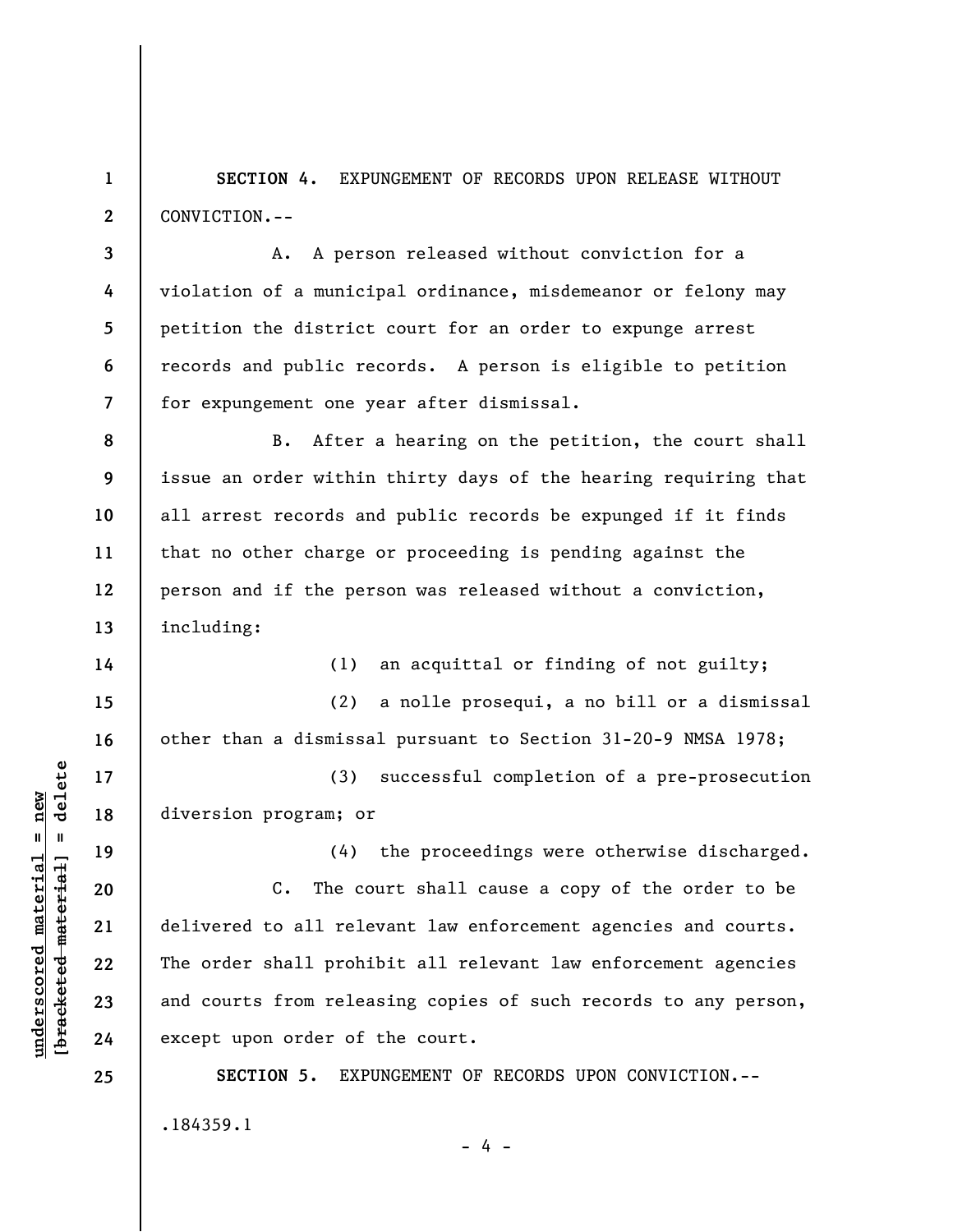**1 2 3 4 5 6 7 8 9 10 11 12 13 14 15 16 17 18 19 20 21 22 23**  A. A person convicted after no more than one incident involving a misdemeanor or violation of a municipal ordinance and who has had no other convictions after completion of the sentence for the conviction may petition the district court within the time periods provided in this section for an order to expunge arrest records and public records. B. After a hearing on the petition, the court shall issue an order within thirty days of the hearing requiring that arrest records and public records be expunged if it finds that no other charge or proceeding is pending against the accused and that justice will be served by an order to expunge and: (1) no other charge or proceeding has occurred for a period of five years if the conviction was for a misdemeanor; or (2) no other charge or proceeding has occurred for a period of ten years if the conviction was for an offense involving domestic violence or abuse. C. The time for calculating eligibility for expungement begins the day a person's sentence, including probation, is completed. D. The provisions of Subsection A of this section do not apply to a crime committed against minors or children, a sex offense or an offense involving driving while under the influence of intoxicating liquor or drugs.

E. The court shall cause a copy of the order to be .184359.1

 $\frac{1}{2}$  intereted material = delete **[bracketed material] = delete**  $underscored material = new$ **underscored material = new**

**24** 

**25** 

 $- 5 -$